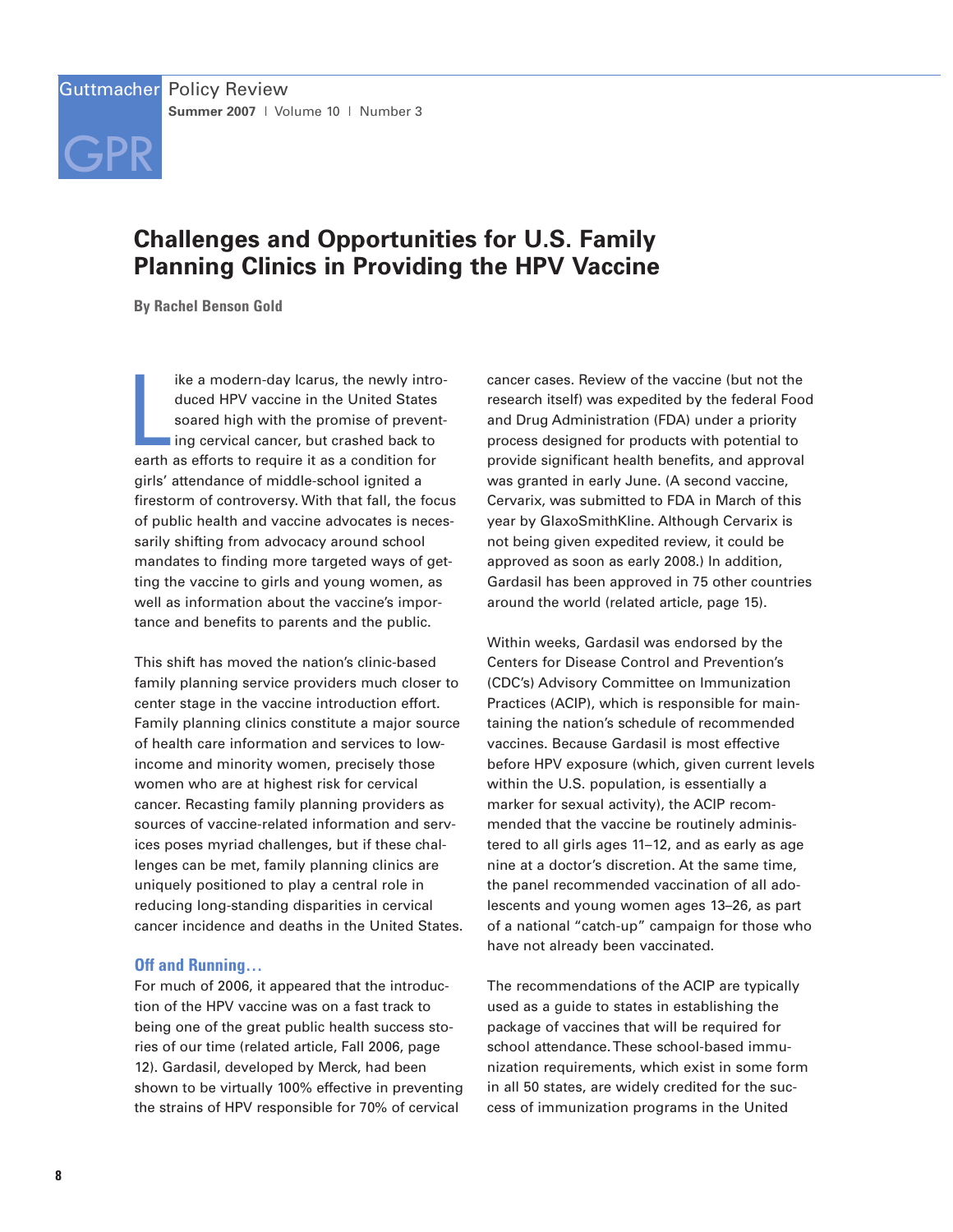States. They have also played a key role in helping to close racial, ethnic and socioeconomic gaps in immunization rates, and have proven to be far more effective than guidelines recommending the vaccine for certain age-groups or high-risk populations.

State legislators rushed to introduce school-mandate proposals as soon as the chambers opened for business in 2007. Although widely accepted initially as a critical step to ensuring near-universal coverage of the vaccine, these proposals instead became the focal point for multiple strains of concern, and opposition.

#### **…But Opposition Mounts**

Virtually as soon as Merck publicly announced the results of its long-term clinical trials in October 2005, conservative activists began suggesting that inoculating young adolescents against HPV would encourage teenage sexual promiscuity. The heads of various "family

values" groups publicly declared that they would not vaccinate their own children. Vaccination "sends the wrong message," asserted Tony Perkins of the Family Research Council (FRC). "Our concern is that this vaccine will be marketed to a segment of the population that should be getting a message about abstinence."

In response to public opinion, however, that hard-line argument was soon dropped. Within a few months, opposition to the vaccine itself morphed into opposition to school mandates, which according to Wendy Wright, president of Concerned Women for America, would be "an end-run around parental rights." Although, according to the National Conference of State Legislatures, most states allow exemptions from mandates in the case of a medical condition or a religious objection, and nearly half allow exemptions for "philosophical" reasons, that was not enough to quell the opposition. "Parents know what's best for their daughters." Provisions

## **How Safe Is the HPV Vaccine?**

Because the HPV vaccine is designed for a healthy, young population, ensuring its safety is critical. Prior to its approval by the FDA, the vaccine was tested on 11,778 individuals, whose experience was compared with that of 9,686 individuals who received a placebo. According to the CDC, these trials—comparable in size to those for other vaccines found that the vaccine "does not appear to cause any serious side effects." The side effects that arose were mild and similar to those often accompanying the administration of any vaccine: pain, redness, itching or swelling at the injection site and mild or moderate fever.

By definition, however, clinical trials inevitably involve a limited number of people using a drug for a limited

period of time, and rare but serious complications often cannot be seen until a drug is in widespread use for an extended period of time. For that reason the FDA and the CDC use the Vaccine Adverse Events Reporting System (VAERS) to monitor the safety of all vaccines following their approval.

As of early 2007, 3.2 million doses of the HPV vaccine have been administered, and since approval, there have been 1,763 reports to the VAERS system. According to the CDC, 95% of these reports involved minor reactions similar to those seen during the clinical trials. However, 94 of the reports are considered serious, including 13 unconfirmed reports of Guillain-Barre Syndrome, a neurological illness resulting in muscle weakness and sometime paralysis.

According to the CDC, "some cases of [the syndrome] will occur by coincidence following vaccination but not because of vaccination." Investigators are trying to determine whether the incidence among recipients of the HPV vaccine is higher than that would otherwise be expected.

There have also been four deaths among vaccine recipients, but according to the CDC, none appears to be caused by the vaccination. Two involved cases of influenza infection and two involved blood clots in women who were also taking oral contraceptives. (Blood clots are a risk known to be associated with use of oral contraceptives.) The CDC is continuing to investigate all four of these occurrences.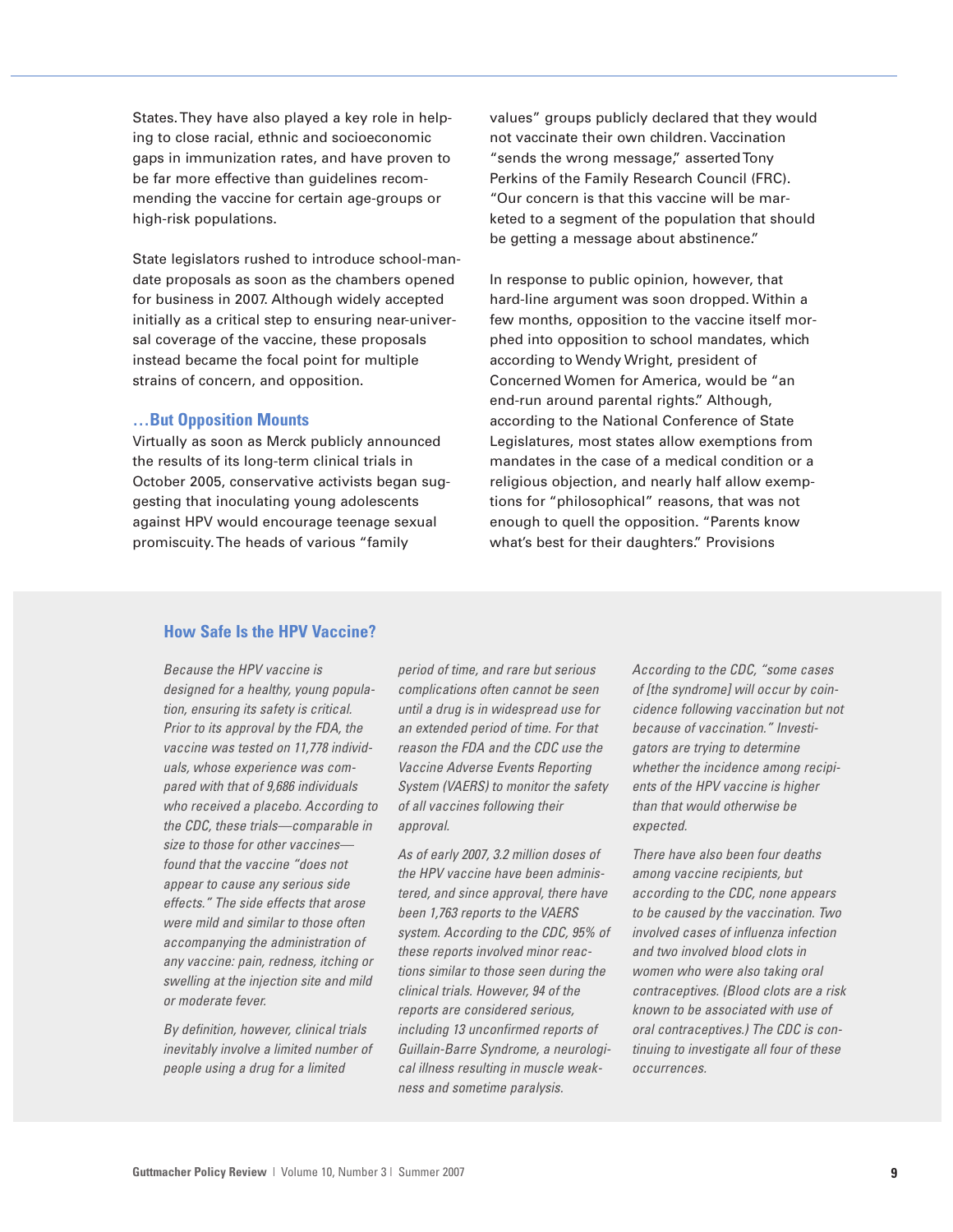allowing parents to opt out, says Wright, "puts the parents in a position where they have to justify themselves to government officials."

In addition, the school-mandate effort was drawing fire from some consumer groups concerned about vaccine safety in general and publicly leery of the underlying motivations of the forprofit pharmaceutical industry. (Merck's own Vioxx had been removed from the market in 2004 because of previously unknown or undisclosed safety risks.) Indeed, the speed with which Gardasil arrived on the scene exacerbated underlying public concerns and raised fundamental questions about whether the government's review and approval process had been adequate to ensure the drug's safety (see box, page 9).

Coming hard on the heels of the expedited FDA approval, the full-force drive for school mandates increasingly began to appear premature. Indeed, by the end of the first quarter of 2007, legislation to mandate HPV vaccination for middle school girls was pending in 25 states and Washington, DC. In contrast, it took three years for even a single state to mandate the chickenpox vaccine, and a full eight years for one state to do so in the case of the Hepatitis B vaccine, according to Stateline.org. A suspicion in the minds of some—that with a second vaccine moving through the FDA approval process, Merck might have been more interested in locking in market share than in ensuring the safety of its product only deepened the distrust.

## **Communities of Color Weigh In**

These concerns merged in some minority communities, notwithstanding the fact that these are the same communities that disproportionately bear the burden of cervical cancer in the United States. When, for example, a school mandate was proposed for the predominately black District of Columbia by two white members of the city council—albeit members with a long history of activism on public health issues—deepseated concern was given powerful voice by Washington Post columnist Courtland Milloy. In a widely read column appearing in mid-January, Milloy opposed the mandate, saying "After all, your daughter is 11 and probably black, so the

assumption is she'll be having unprotected sex in no time—but don't take offense." Milloy went on to echo concerns about whether the process had gone too far too fast, raising the question of whether enough care had been taken to explore potential adverse side effects before moving to mandate it for young black girls.

Finally, he reprised the well-documented history of medical and sexual abuse of communities of color, including research on poor black men conducted in the absence of adequate—or sometimes any—ethical safeguards, involuntary sterilization of young girls and efforts to entice women to accept long-acting birth control in lieu of serving jail time. Jill Morrison, senior counsel for the National Women's Law Center who herself is black, commented on the concerns expressed at a community meeting in the District, saying "Because of history, anything new is going to be looked at skeptically." And, in a reference to the widely discredited, federally funded study of the impact of untreated syphilis on poor black men in Alabama, she added "Then you add in the sex part and the presumption of promiscuity, and it's Tuskegee all over again."

## **Death of a Campaign**

Within weeks of Milloy's column, a serious misstep by Merck gave vaccine opponents even more ammunition: News broke that the company had been financially supporting efforts to lobby state legislators to support the school-mandate legislation. (As if this were not enough, it also turned out that the former chief of staff for Texas Gov. Rick Perry (R)—one of the most vocal supporters of the vaccine, who mandated it by executive order only to be overturned by the legislature—was now a lobbyist for Merck.) Merck quickly suspended its lobbying activities, but the damage was done.

Ultimately, the mainstream public health community joined the fray, and delivered the final blow. "For many of us in public health who have been involved in immunization and state laws, it's been too quick," said Neal Halsey, director of the Institute for Vaccine Safety at the Johns Hopkins Bloomberg School of Public Health.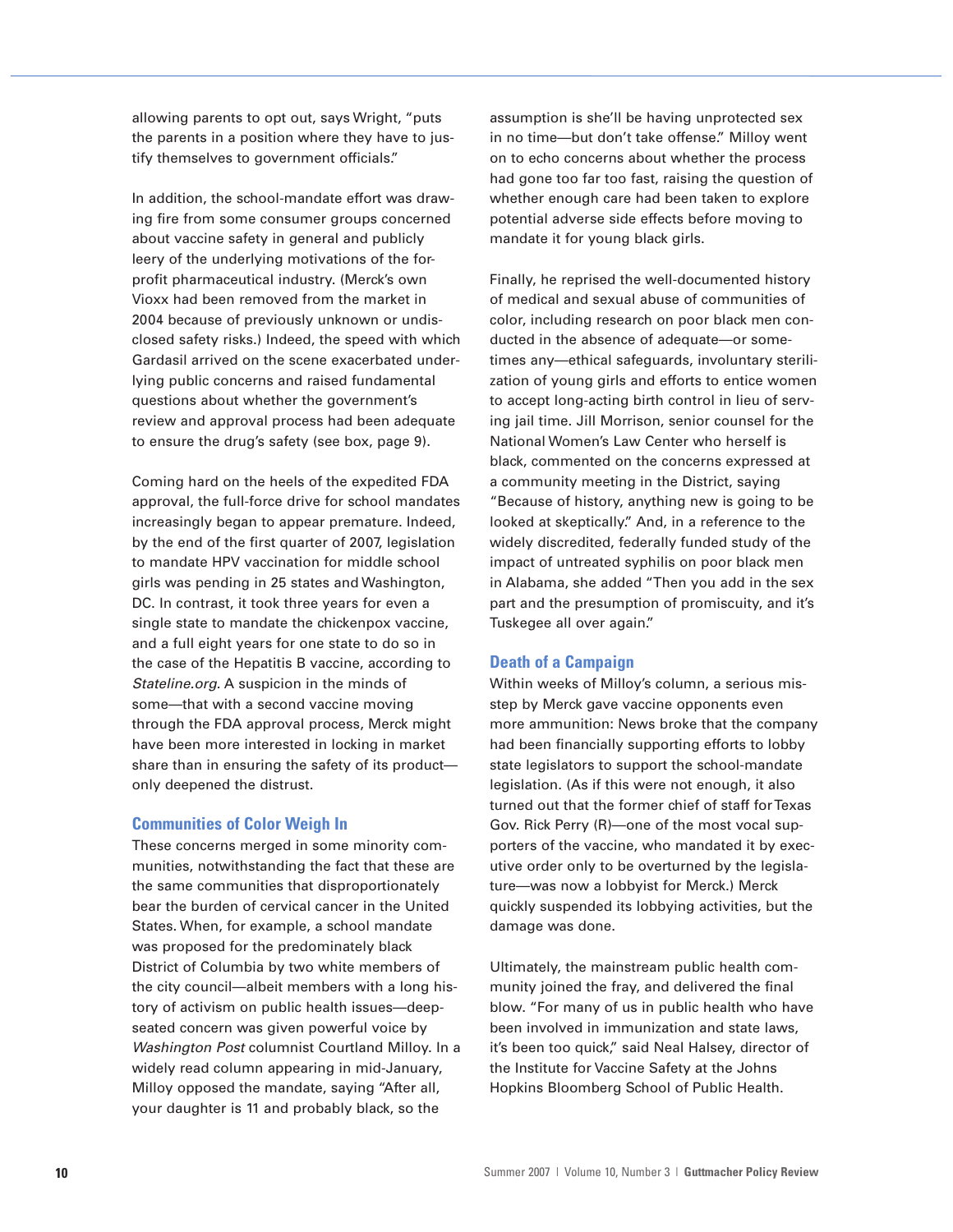"You want the demand to come from the public who realize the potential benefits from the vaccine, not to be imposed upon them," he continued. For its part, while continuing to firmly support voluntary use of the vaccine, and including it in its schedule of vaccines to be routinely administered to adolescents, the American Academy of Pediatrics declined to support school mandates, promoting instead a "go-slow" approach focusing on public education and careful monitoring of the vaccine's safety.

Opponents now comprised an unlikely combination of supporters of parental rights, opponents of vaccines in general, drug company critics, communities of color and public health advocates. The effort to require the vaccine for school entry was effectively over. By July, with all but nine state legislatures having adjourned for the year, Virginia was the only state to have adopted a mandate. Significantly, the Washington, DC, mandate was ultimately approved, but only after a provision was added to delay its implementation for a year to permit an aggressive public education effort designed to ensure that parents had adequate information on which to base a decision about whether to exercise their prerogative under the measure to opt out.

#### **Family Planning Clinics to the Fore**

The effective demise of the school-mandate campaign is reshaping the roll-out of the HPV vaccine in the United States. At a minimum, it puts increased focus on the importance of reaching out to the "catch up" population of young women above the primary vaccination target group of very young adolescents. Family planning providers are uniquely positioned to reach out to these women with information about the HPV vaccine and, potentially, the vaccine itself.

"The nationwide network of 7,500 family planning clinics," says Dorothy Mann of the Family Planning Council in Philadelphia, "constitutes the front line when it comes to caring for this agegroup." Indeed, in 2002, one-third of all women 15–24 who obtained any reproductive health service at all did so at a family planning clinic (see chart). Among low-income women, nearly four in 10 who obtained a service did so at a

### **WHERE WOMEN GET CARE**

**Family planning clinics are a critical source of care for teenagers and young adults.**



Source: Guttmacher Institute, 2007.

clinic. And family planning clinics are a major source of services related to sexually transmitted infections (STIs); nearly four in 10 women 15–24 receiving STI tests or treatment did so at a clinic. For many of these young women, a periodic family planning visit may be their only interaction with the health care system.

Moreover, family planning clinics are uniquely positioned to reach women at high risk of developing cervical cancer. Over one in four black women (28%) who received any reproductive health service and 40% of Hispanic women doing so looked to a family planning clinic for that care. Cervical cancer incidence among black women is nearly 1.5 times that among white women, and mortality is more than twice as high. Hispanic women have the highest levels of cervical cancer in the country.

Finally, as a trusted source of reliable health care information, and as a major provider of services to adult women and parents as well as young, unmarried women, family planning clinics can make a significant down payment toward the broad-based public education effort about cervical cancer and the importance of the HPV vaccine called for by the American Academy of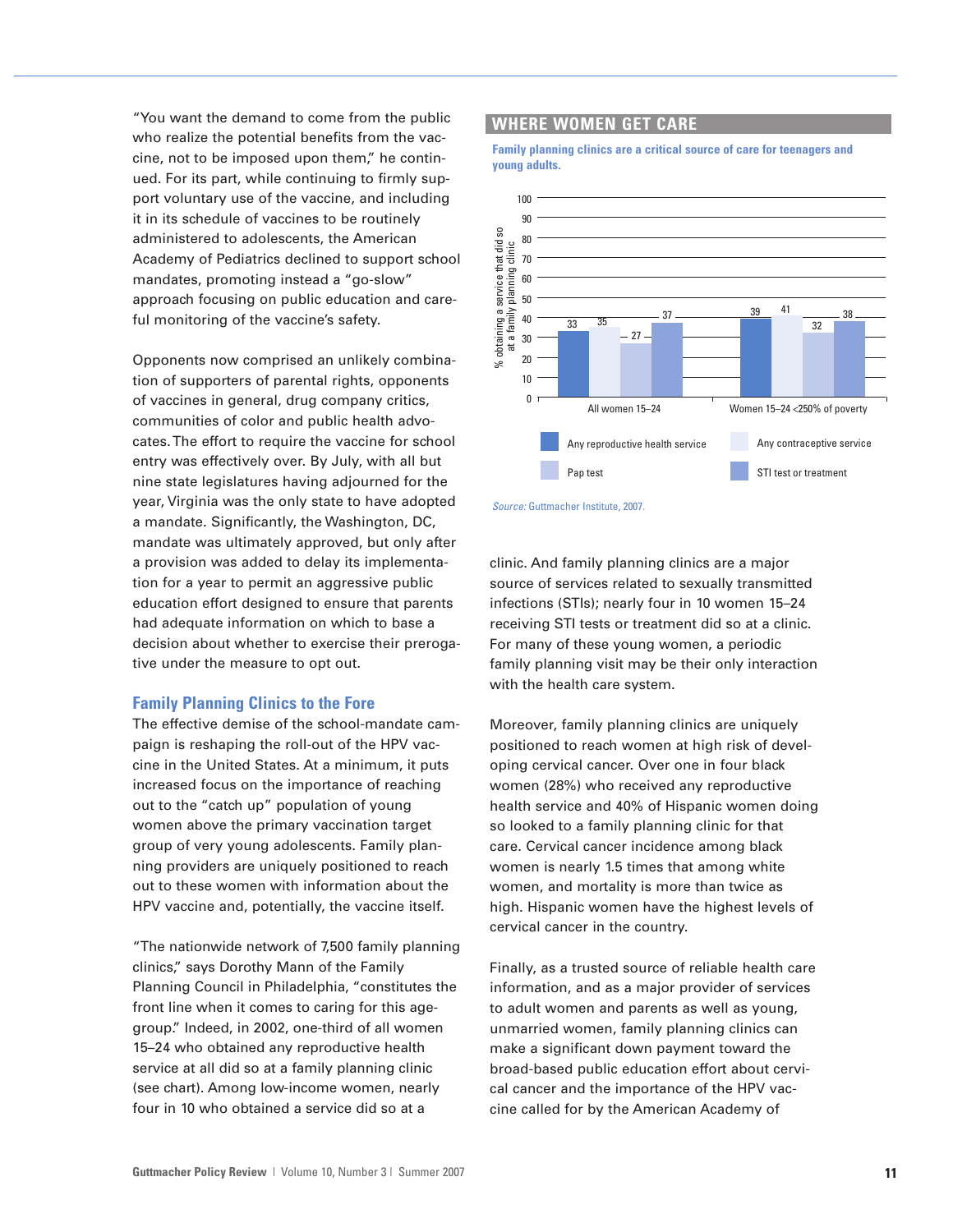Pediatrics and others. Just over half of clinic clients are 25 or older, and nearly three in 10 are married; almost six in 10 (57%) are parents. By providing solid information to these women about cervical cancer, the importance of preventing HPV and the benefits of the HPV vaccine, family planning clinics have an important role to play in educating adults and, specifically, equipping parents to make well-informed decisions about vaccination of their children.

#### **Covering the Cost**

Perhaps the greatest challenge confronting family planning providers seeking to become actual providers of the HPV vaccine is finding a way to cover the cost. Doing so will be no small feat: Gardasil has the highest public sector cost of any vaccine listed on the CDC Vaccine Price List. Although approval by the ACIP admitted Gardasil into the funding streams usually used for vaccines, these programs have their own complicated requirements and restrictions, and in some cases are largely unfamiliar to the family planning provider community.

With 57% of the nation's family planning clinics recipients of funds under the Title X family planning program, it would be natural for clinics to look first to Title X. But Gardasil's steep cost approximately \$300 for the three-shot regimen per client, even with the discount given to clinics—makes it highly unlikely that Title X could ever underwrite the expense on a large scale. (State laws requiring providers generally to obtain parental consent when administering vaccines to minors further complicate the situation, likely barring the use of Title X funds for the vaccine in many of those states.\*) Another attractive but unlikely source of significant support over the long run is private philanthropy, although individual donor support has been received in a few cases.

An important potential funding source, however, is the Vaccines for Children (VFC) program, a massive federal program that covers more than four in 10 childhood vaccine doses given each year. The program provides free vaccines, including the HPV vaccine, to children through age 18 who are uninsured, underinsured (that is, covered by insurance that does not cover vaccines), eligible for Medicaid, native American or Alaskan natives. Family planning clinics must apply for enrollment with their state VFC program and meet a range of program requirements that vary from state to state.

In all states, Medicaid covers the vaccine for program recipients aged 19–20. But for women 21–26, each state program makes its own decision. According to Alexandra Stewart, who studies vaccine policy at George Washington University, 22 state Medicaid programs are covering the vaccine for individuals in this age range, and 22 are not. (The status of coverage in the remaining states was unknown as of April.)

Nine states, according to Stewart, have allocated state funds for the vaccine. New Hampshire, for example, plans to spend nearly \$5 million on Gardasil this year, more than a quarter of the state's entire budget for immunizations. Under the program, the vaccine will be given at no charge to 11–18-year-old girls. Similarly, the Washington legislature allocated \$12 million to provide the vaccine at no cost to girls 11–18; the state believes that this will cover the cost of vaccines for 94,000 girls over the next two years. And in South Dakota, the state program provided almost 20,000 doses between January and mid-May.

Private insurance generally will cover the cost for insured women up to age 26, the upper age limit approved by the ACIP. Merck estimates that 94% of individuals with private insurance coverage are in plans that cover the vaccine; three states— Colorado, Nevada and New Mexico—enacted laws this year mandating coverage in private plans. According to media reports, however, both public- and private-sector providers are becoming increasingly frustrated with the low levels of payment through insurance plans, especially given the high up-front cost of the vaccine to providers.

<sup>\*</sup>In general, according to Abigail English of the Center for Adolescent Health & the Law, providers must obtain parental consent before vaccinating a minor. However, all states have laws permitting at least some minors to consent to services related to STIs. Because the HPV vaccine is designed to prevent an STI, some of these laws are being interpreted as permitting minors to consent to the vaccine. According to the Office of Population Affairs, because all Title X services must be provided confidentially, grantees in states where parental consent is required for the HPV vaccine must ensure that activities related to the vaccine are outside of their Title X project.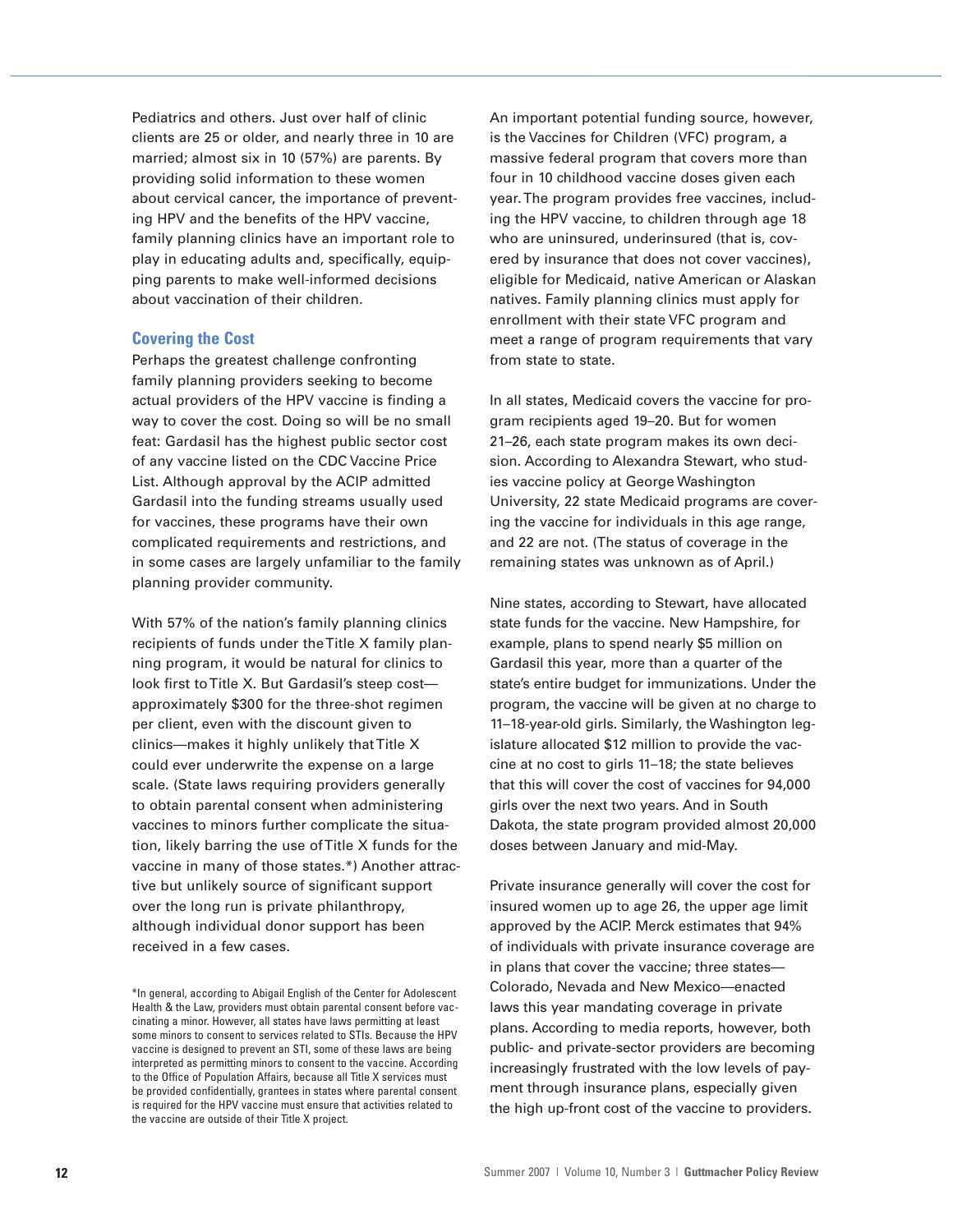Finally, in mid-2006, Merck established a patient assistance program that will reimburse clinics and other providers for the cost of vaccines, including HPV, for uninsured, low-income adults. According to Merck, applications are processed quickly so that patients can apply and receive the vaccine during the same visit. On the other hand, because insurance status may change, a client must reapply for coverage for each of the three vaccine doses. While an increasingly important source of funding, program requirements make participation difficult, if not impossible, for some family planning clinics. Government entities, such as health department clinics, are not eligible to participate. Moreover, participating providers must pay for the vaccine up-front and then be reimbursed on a quarterly basis. As a result, some providers are able to participate only if they have another source of funding that can tide them over until their quarterly reimbursement arrives.

#### **Forging Ahead**

As daunting as the financial challenges are, they are by no means the only ones facing family planning providers seeking to make a direct contribution to the HPV vaccination effort. For a family planning clinic to recast itself as a vaccine provider, it must do everything from making fundamental decisions about the population to which the vaccine will be offered to arranging for staff training to designing specific protocols for counseling and service delivery. Although no systematic data are available on the number of family planning clinics engaged in these activities, some programs around the country are clearly stepping into the fray.

In designing their programs, these family planning clinics are grappling with the basic question of to whom to offer the vaccine. Some providers, such as the Family Planning Council in Philadelphia, are focusing their HPV vaccination efforts on their existing family planning clients, trying to make the vaccine one of the menu of services offered to these clients. Others, such as those funded through the Missouri Family Health Council, are serving vaccine-only clients who make an appointment specifically for the vaccine. In yet another approach, Tapestry Health in Western Massachusetts is also offering special,

freestanding vaccine-only clinics. Starting with one clinic site in Amherst in January, Tapestry has held special clinics at seven sites across western Massachusetts. The 2–3-hour sessions are generally held on weekdays in the late afternoon and early evening, although they are looking to expand to Saturdays.

Program decisions may intersect with decisions about funding sources, notably the VFC program. One issue that has arisen with family planning providers seeking to enroll with VFC is the package of vaccines that must be offered. In Utah, for example, family planning providers are required to offer the full range of vaccines required for adolescents and young adults as a condition of program participation. However, in Missouri, the program ultimately agreed to permit family planning clinics to offer only the HPV vaccine, as is the case in Massachusetts.

Having secured funding and decided to whom to offer the vaccine, a host of other service delivery challenges ensue. Working through them requires significant thought and effort since, as Karrie Galloway of Planned Parenthood of Utah frankly admits, delivering vaccines "isn't in our traditional bag of skills." To make programs work, clinics will often have to train a staff that is largely unfamiliar with procuring, administering or even storing vaccines. (The VFC program, for example, has special and costly requirements related to vaccine refrigeration.) Accordingly, Galloway brought representatives of Merck in to brief both the clinical and administrative staff, and then run a training program for the entire staff.

There are other service delivery challenges as well. For example, because of the unique threeshot regimen involved in the vaccine, clinics will need to develop service delivery protocols that include a system to ensure that women return for subsequent shots—a challenge as shots are not timed to coincide with regular clinic visits. Finally, there is the critical issue of counseling and education. Agencies such as the Family Planning Council in Philadelphia and Tapestry Health in Massachusetts have developed detailed policies and protocols designed to ensure that clients are given the full information they need to make an